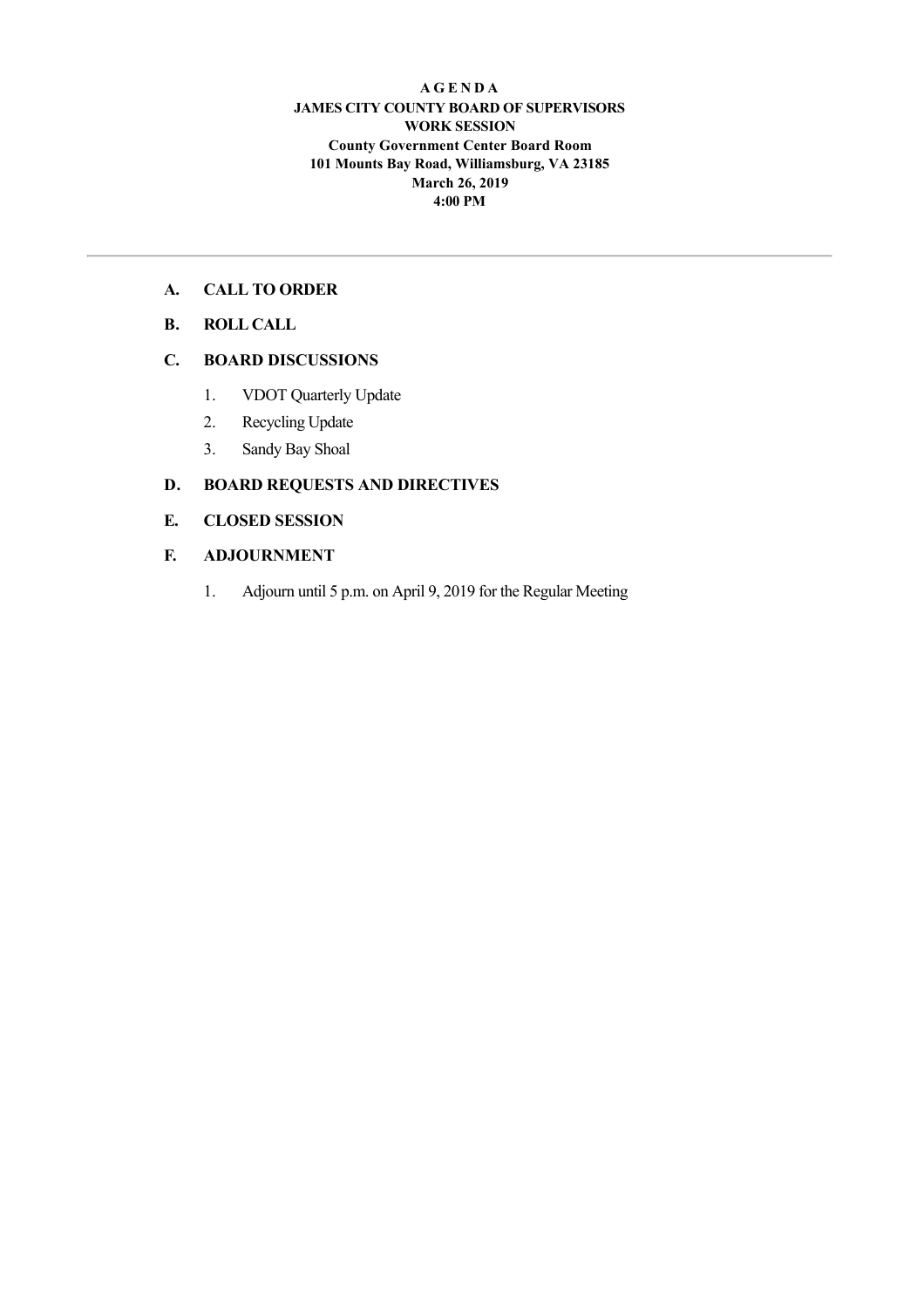| DATE:    | 3/26/2019                                                  |
|----------|------------------------------------------------------------|
| TO:      | The Board of Supervisors                                   |
| FROM:    | Rossie Carroll, Williamsburg Residency Administrator, VDOT |
| SUBJECT: | <b>VDOT Quarterly Update</b>                               |

#### **ATTACHMENTS:**

| Description            |                  |                 |          | Type    |                       |
|------------------------|------------------|-----------------|----------|---------|-----------------------|
| D                      | Report from VDOT |                 |          | Exhibit |                       |
| <b>REVIEWERS:</b>      |                  |                 |          |         |                       |
| Department             |                  | Reviewer        | Action   |         | Date                  |
| <b>Board Secretary</b> |                  | Fellows, Teresa | Approved |         | $3/19/2019 - 1:16$ PM |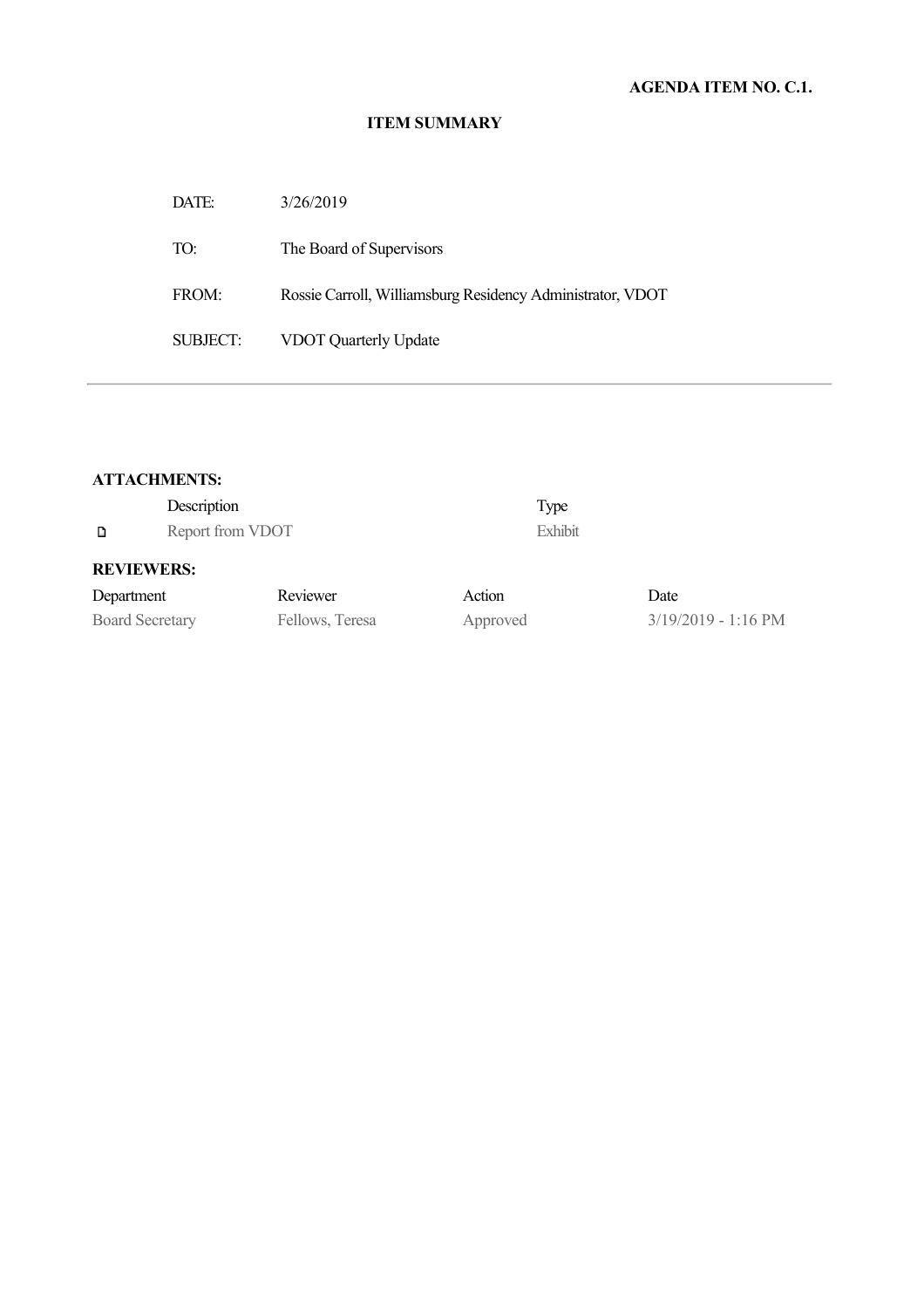#### **James City Board of Supervisor's Meeting and American control of the March 26, 2019**

#### **Maintenance Accomplishments (Dec 1 to Feb 28)**

We have completed 629 of 737 maintenance work orders in from December  $1<sup>st</sup>$  to February 28<sup>th</sup> with 108 outstanding (85% complete).

Drainage 57 Roadway 46 Vegetation 5 Residency Direct Line 757-253-5138 VDOT's Customer Service Center **1-800-FOR-ROAD (1-800-367-7623)**

#### **A few highlights of the accomplishments are:**

Ditch cleaning on Centerville Rd, Riverview Rd, Newman Rd, and Old Stage Rd Patched pot holes throughout the County

Cleaned out 68 Pipes and 1,100 feet of ditches thru out area

Trimmed or Cut over 100 trees from a snow event

Cleaned out Pipes on Rte 5 between Greensprings Rd and Jamestown HS & placed steel gates over pipes County wide Mowing – Litter pickup on Primary Routes in February, next mowing projected for April

#### **Current Projects**

#### **I-64 Widening Segment 2 (UPC 106665) Allan Myers**

The I-64 Segment 2 project includes reconstruction of the existing lanes and an additional 12' wide travel lane and median shoulder in each direction. Outside paved shoulders will be widened from 10' to 12' west of Exit 243 due to the higher truck volumes. Ramp acceleration and deceleration lanes on I-64 will be lengthened. Nine existing bridges in the corridor are being rehabilitated and widened. Steel beams for the 9 widened bridges have been set. Work continues on the bridge rehabilitation. All east bound and westbound traffic has been shifted to new inside lanes. The one noise wall included in the project is currently being installed in the eastbound direction. The work zone speed limit of 55 mph remains in effect. The project is on schedule for completion by May 24, 2019.

#### **I-64 Widening Segment 3 (UPC 106689) Shirley**

The I-64 Segment 3 project includes reconstruction of the existing lanes and an additional 12' wide travel lane and median shoulder in each direction. The outside paved shoulders will be widened from 10' to 12'. Ramp acceleration and deceleration lanes on I-64 will be lengthened. Two bridges over Colonial Parkway and two bridges over Lakeshead Drive will be rehabilitated and widened. The two 900' long Queens Lake bridges will be replaced. Traffic has been switched in both directions. Center median work is underway and scheduled through the spring of 2019. The contract construction completion date is September 24, 2021, with an early completion incentive date of June 26, 2021.

#### **ITTF Arterial Operational Improvement: US 60, Rt 143 & Rt 199 (UPC 109232)**

Installation of Dynamic Message Signs, Closed Circuit Television video surveillance cameras, and broadband modems on Route 199 to create an alternative to the I-64 route between Exit 234 and Exit 242. Construction started July 2018 with completion May 2019.

#### **UPC 113393 Joint Closure and Overlay to multiple Bridges in James City and Surry County**

Scotland Ferry Wharf over James River (44 days); and Glass House Ferry (50 days). Work includes mill and overlay as needed with ancillary work between May and September2019 with daily lane closures.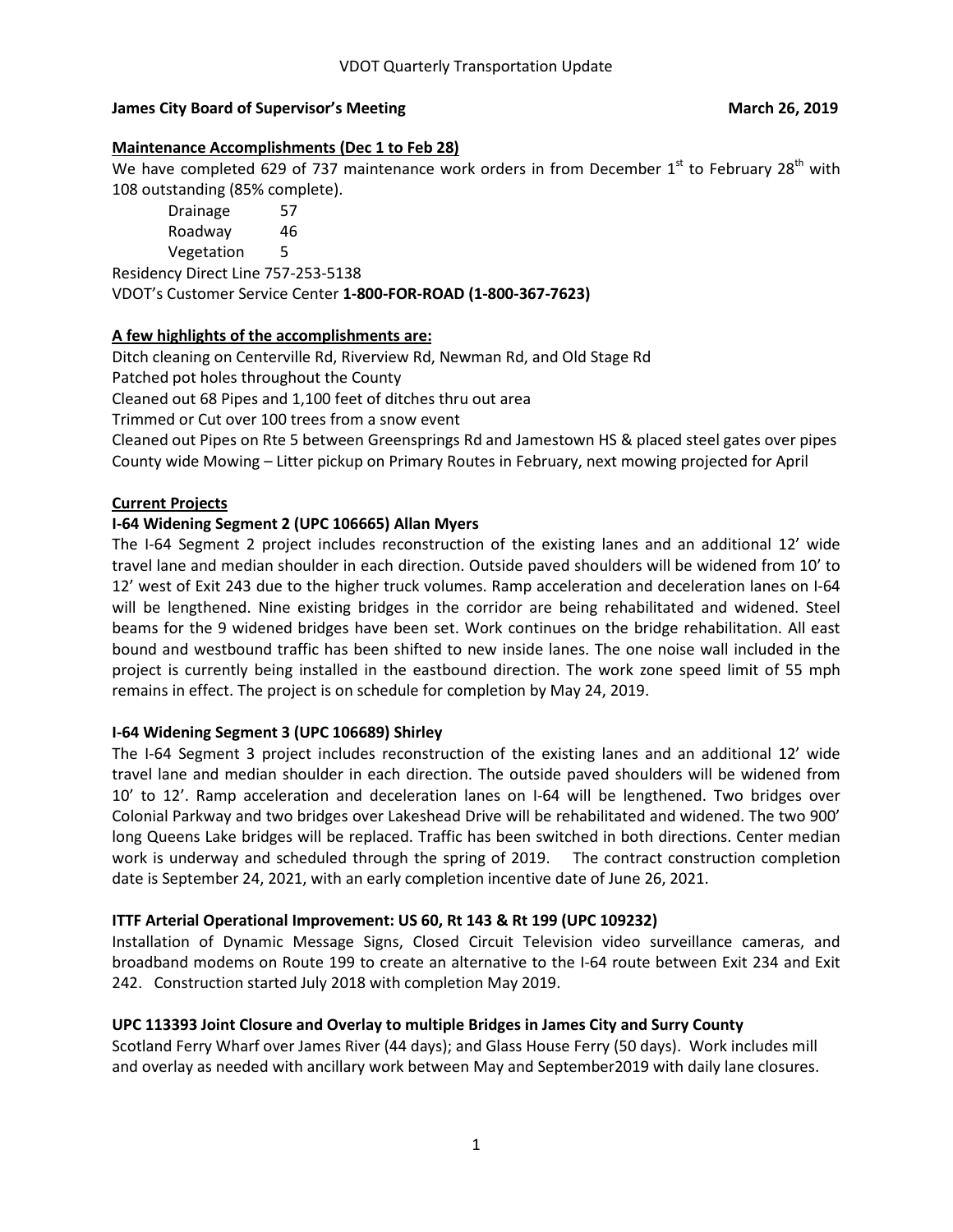#### **James City Board of Supervisor's Meeting and American control of the March 26, 2019**

**Plant Mix – (UPC 113401/113402 - 2019) Advertised** Rte 5 From Rte 199 to Carolina Boulevard Rte 60 From York County Line to Newport News City Line Rte 199 EB From Rte 5 to Brookwood Drive Rte 712 Ferncliff Dr / Canterbury Hills Subdivision Rte 713 Hermitage Rd / Canterbury Hills Subdivision Rte 714 Surry Dr / Canterbury Hills Subdivision Rte 1126 Nelms Lane / Deer Run Subdivision Rte 1127 Lancaster Court / Deer Run Subdivision Rte 1128 Greenbrier / Shellbank Woods Subdivision Rte 1128 Fernwood / Shellbank Woods Subdivision Rte 1130 Jameswood / Shellbank Woods Subdivision Rte 1131 Maple Lane / Shellbank Woods Subdivision Rte 1575 Messena Dr / Ware Creek Manor Subdivision Rte 1576 Marmont Ln / Ware Creek Manor Subdivision Rte 1577 Ney Ct / Ware Creek Manor Subdivision Rte 1650 William Bedford / Chanco's Grant Subdivision Rte 1651 Robert Hunt / Chanco's Grant Subdivision Rte 1652 Richard Pace / Chanco's Grant Subdivision Rte 1653 Richard Buck / Chanco's Grant Subdivision Rte 1654 Richard Grove / Chanco's Grant Subdivision Rte 1655 Francis Chapman / Chanco's Grant Subdivision Rte 1656 Francis Chapman / Chanco's Grant Subdivision Rte 1657 John Proctor / Chanco's Grant Subdivision

#### **Longhill Road Widening (UPC 100921)**

Longhill Road Project from Rte 199 to Olde Towne Rd. – Smart Scale project the Right of Way has been acquired and utility relocations have begun. Construction advertisement is scheduled for Spring 2019 with completion in Fall of 2021.

#### **Olde Towne Rd/Longhill Rd Turn Lane Improvements (UPC 108805) (Revenue Share FY 2017)**

Improve the signalized Intersection of Olde Towne Road at Longhill Road and add turn lanes with added capacity. Project will be advertised and coordinated with Longhill widening project. The Longhill Road Widening will include the intersection improvements. This project will extend the existing right turn lane and the adjacent sidewalk.

#### **News Road and Centerville Road (UPC 102944)**

Increase safety and capacity at intersection of Centerville Rd. and News Rd by constructing a right turn lane on News Road, right and left turn lanes on Centerville Road and adding a new traffic signal. RW has begun with CN start in Nov 2019 for completion now in Nov 2020.

#### **Skiffs Creek Connector (UPC 100200)**

Construct 2 lane road connecting Rte 60 to Rte 143. Project is in currently proposed as a Design Build process with anticipated award in early 2020 and completion in 2022.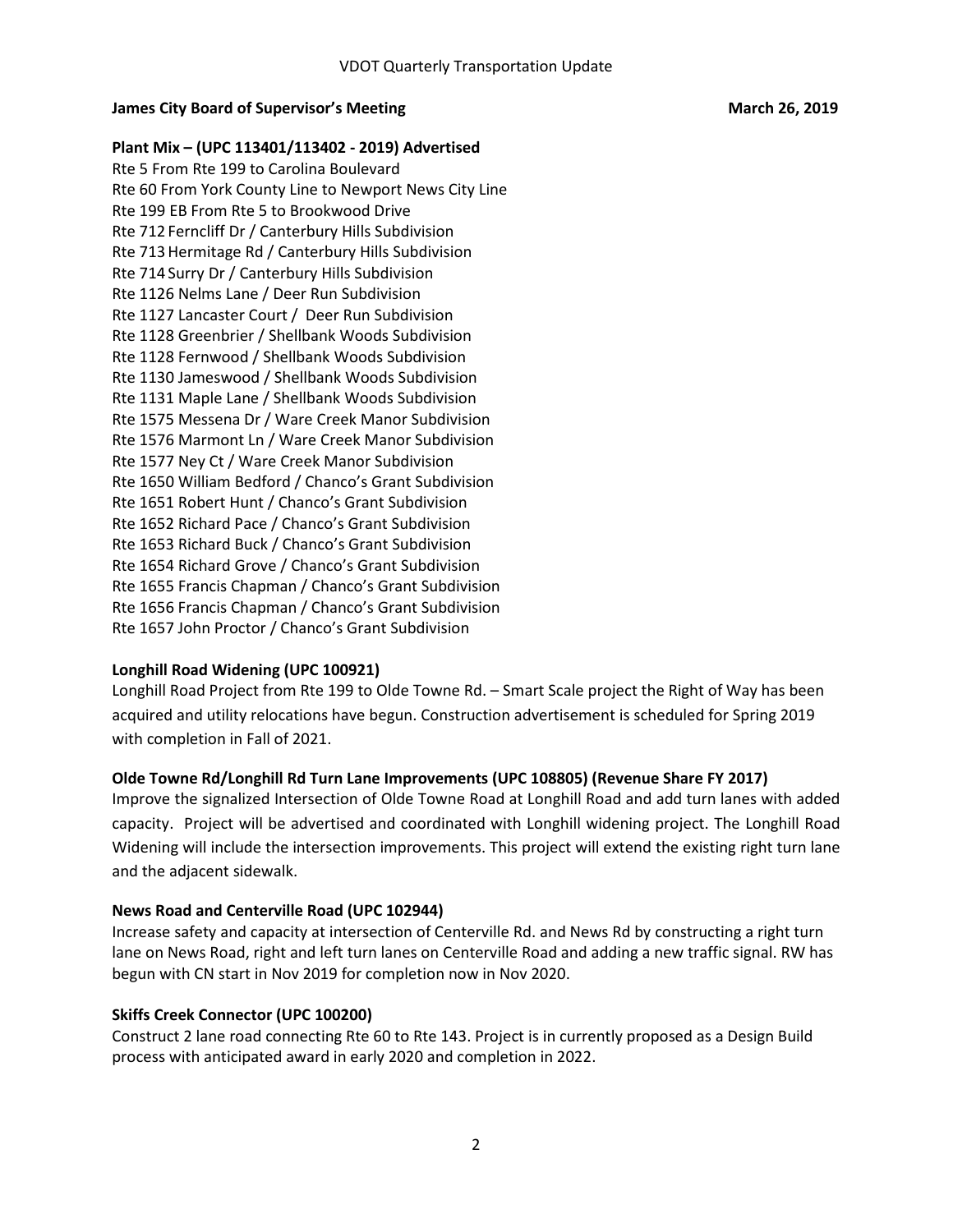#### **James City Board of Supervisor's Meeting and American control of the March 26, 2019**

#### **Jamestown Ferry Boat (UPC 100947)**

Powhatan – Trials identified a shaft vibration that was repaired and is better but we are requesting modifications to construction to minimize vibrations in the drive shaft. We are projecting a Summer arrival.

#### **Bridge Replacement Rte 601 over Diascund Creek, Fed ID 10516 (UPC 98823)**

Replace the bridge on Rte 601 with a one lane bridge. Currently in PE with RW start late 2019 and a CN start of 2020.

#### **Croaker Road Four Lane Widening from Library to RT 60** (**UPC 100920)**

Widen road for increased capacity from Rte 60 to RTE 1647 Point O Woods Rd. Currently in PE with RW start in 2021 and CN start in 2023.

#### **Sidewalk and Bikeway on Rte 60 from Croaker to Old Church Rd (UPC 17633)**

Approximate 0.4 mile sidewalk and bike lane project to increase pedestrian and bikeway connectivity. Project is being coordinated with Croaker Road Widening. Currently the project is in Preliminary Engineering with projected start of construction in 2022.

#### **SMART SCALE 20**

The four (4) James City County SMART SCALE projects submitted in the 2018 application were scored and currently the Longhill Road Shared Use Path is recommended to the CTB.

#### **Traffic Studies Completed**

Rte 613 News Rd @ Powhatan Secondary – EB Install Intersection Ahead sign Rte 60 Richmond Rd – Install Crosswalk and Yield to Pedestrian sign at Norge Elementary entrance Rte 5 @ 614 Roadway Safety Analysis – Currently reviewing safety improvements at this intersection.

#### **Emergency Response**

We responded to Snow or Ice Events December 9-10, January 6-7, 12-13, and 20-23 and February 21.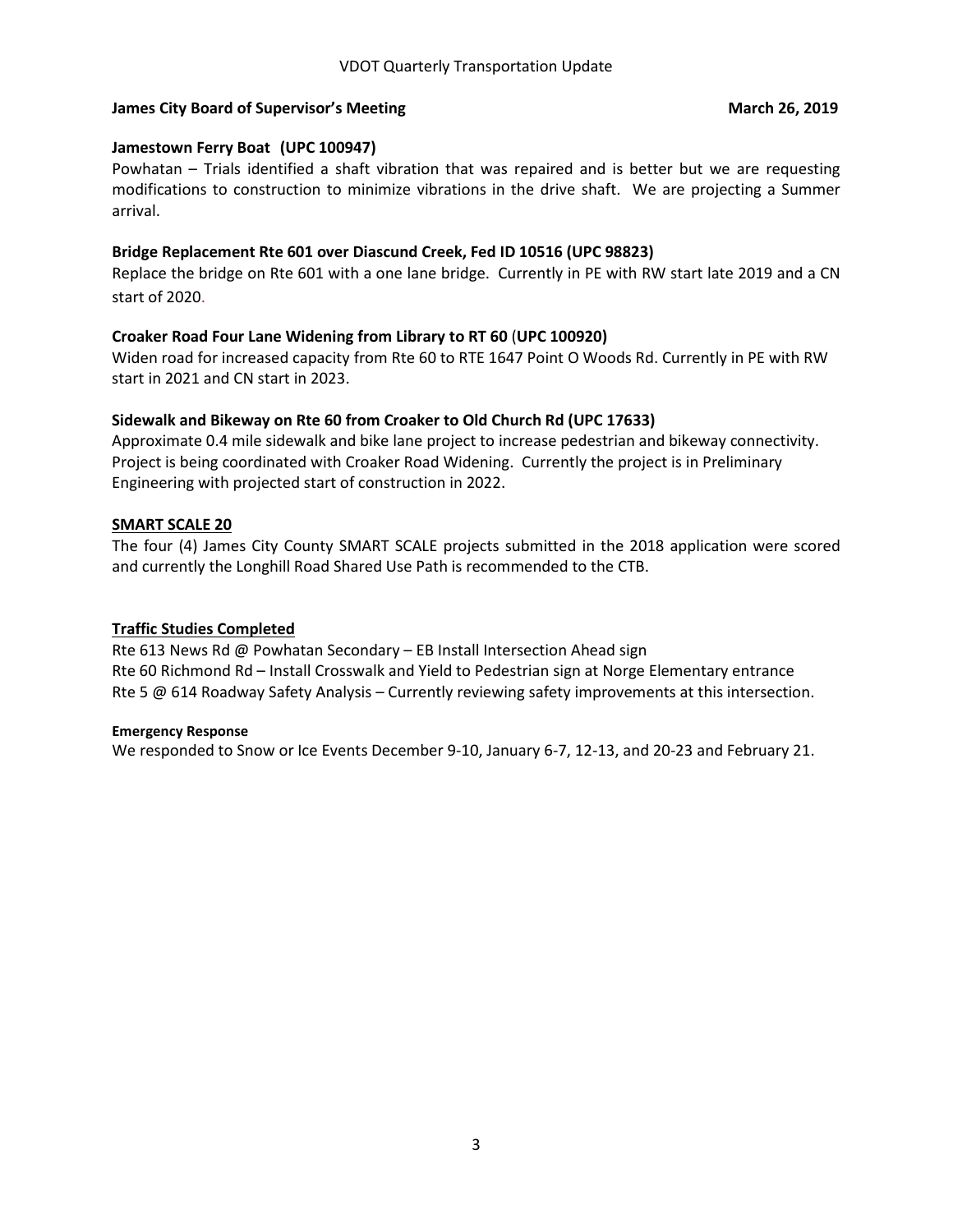| DATE:                | 3/26/2019                                 |
|----------------------|-------------------------------------------|
| TO:                  | The Board of Supervisors                  |
| FROM                 | Grace Boone, Director of General Services |
| SUBJECT <sup>.</sup> | Recycling Update                          |

#### **ATTACHMENTS:**

|                        | Description  |                 |          | Type         |                               |
|------------------------|--------------|-----------------|----------|--------------|-------------------------------|
| D                      | Presentation |                 |          | Presentation |                               |
| <b>REVIEWERS:</b>      |              |                 |          |              |                               |
| Department             |              | Reviewer        | Action   |              | Date                          |
| <b>Board Secretary</b> |              | Fellows, Teresa | Approved |              | $3/19/2019 - 4:37 \text{ PM}$ |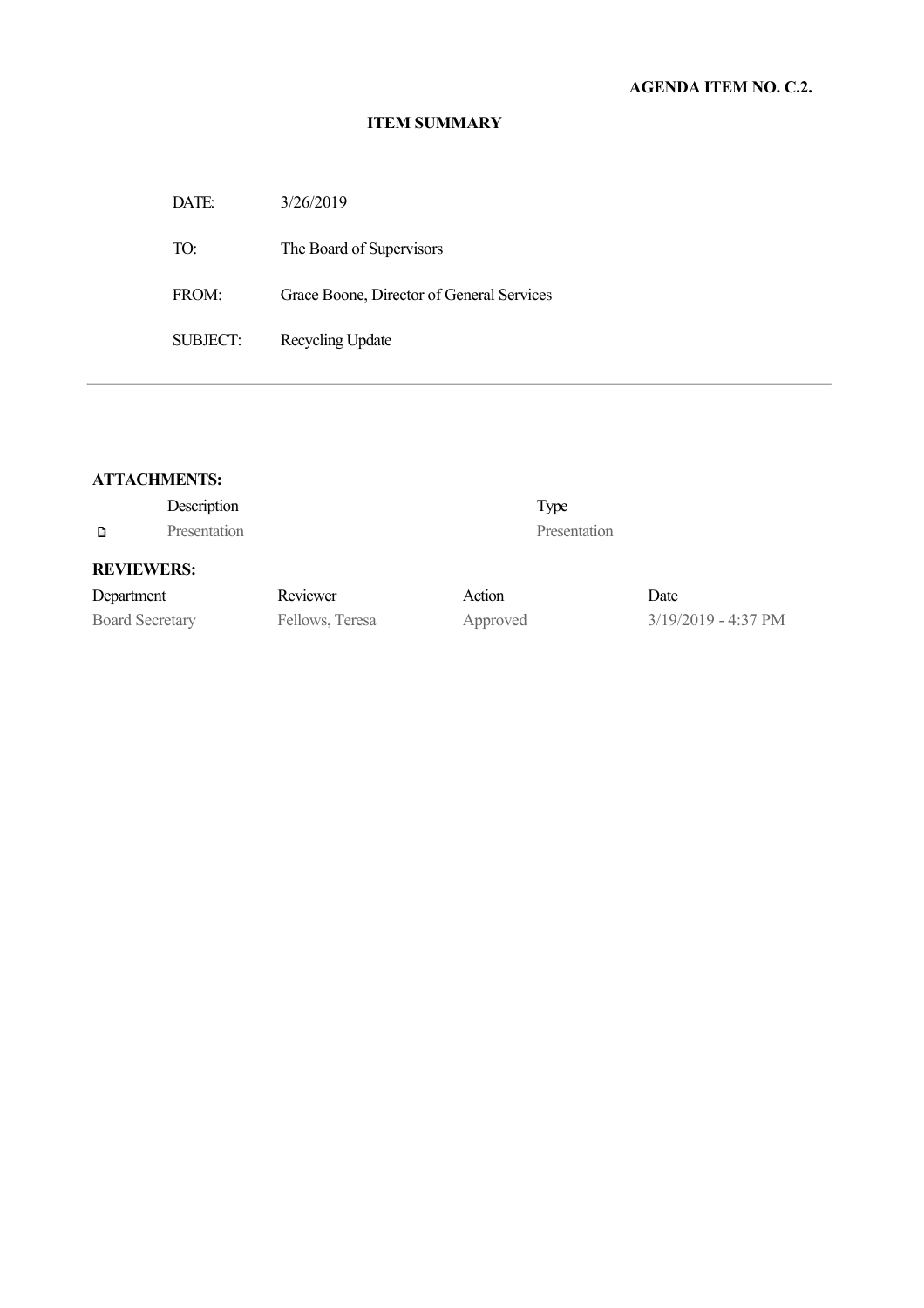

# **Curbside Recycling**

Department of General Services **March 26, 2019**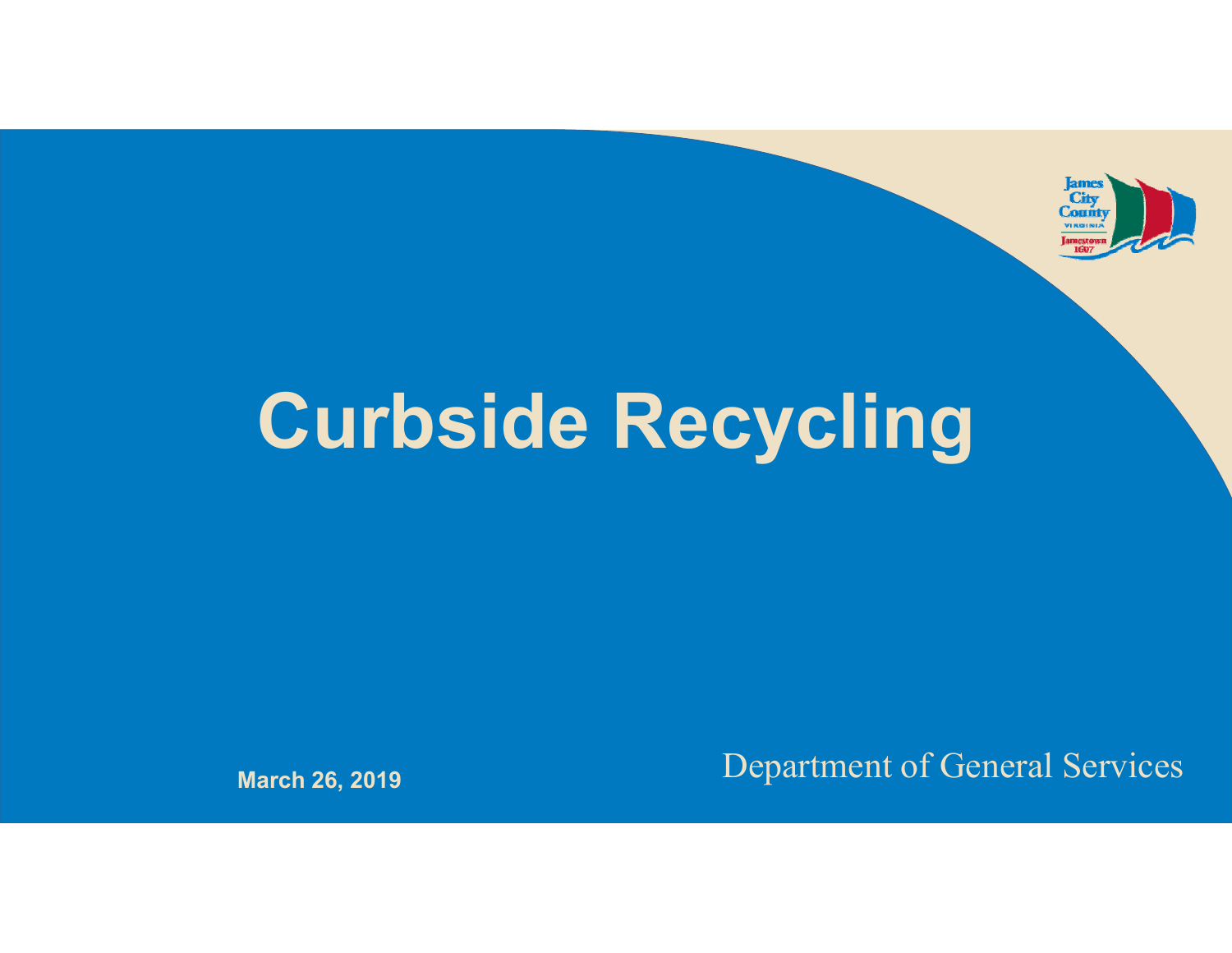## **Curbside Recycling Update**

- $\bullet$ Existing regional contract expires June 30, 2019
- • The cost of recycling has historically come from the General Fund. Current cost is \$1.58 per household per month
- $\bullet$ Global recycling market is down
- $\bullet$ Consequently, there will be a significant cost increase
- •The County is a community committed to sustainability

March 26, 2019<br>
March 26, 2019

City Count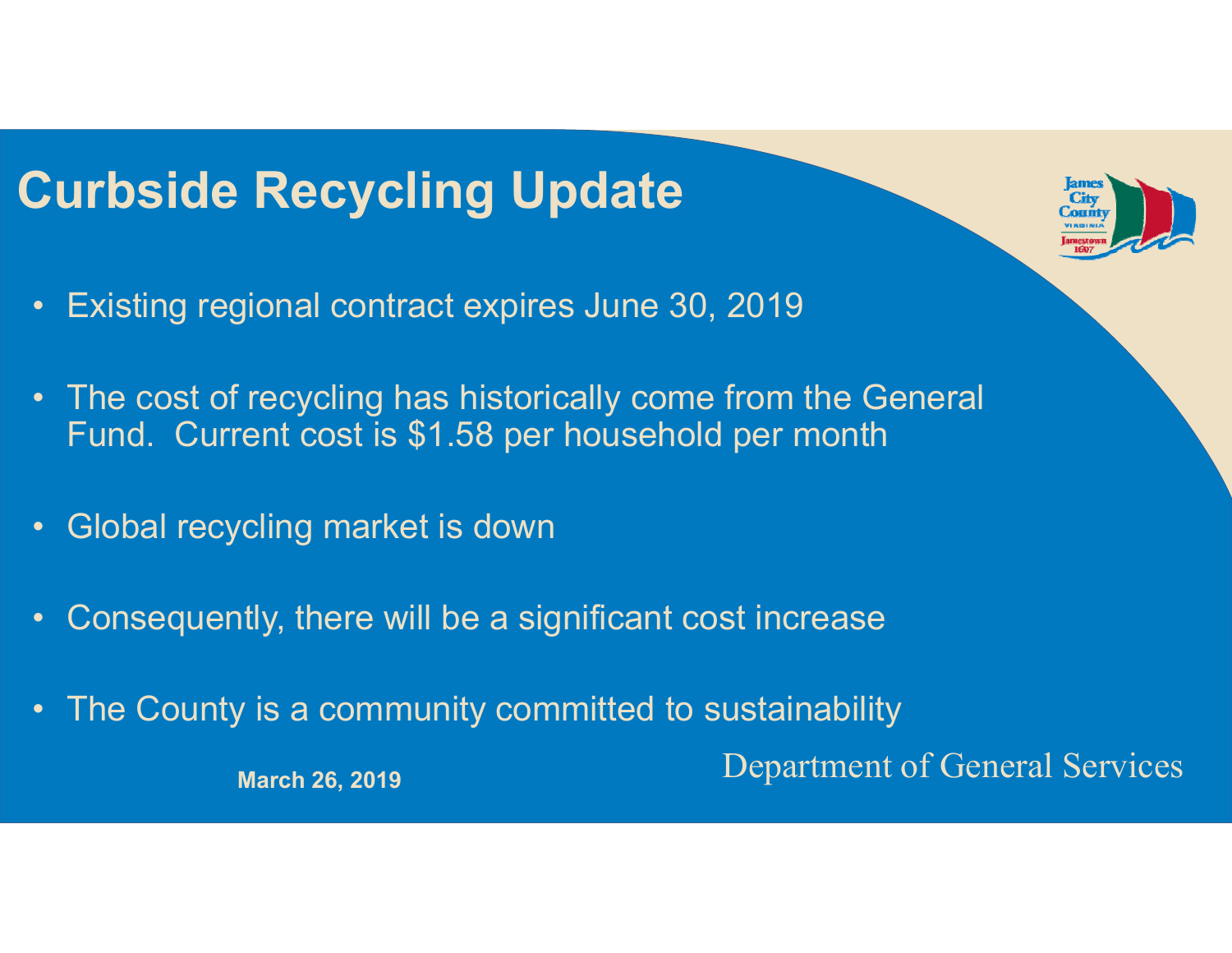## **Curbside Recycling Update**

- $\bullet$ Opt–out Option – Met with both York County and TFC
- • Billing Options
	- HRUBS
	- James City County
- $\bullet$  Considering moving to a Voluntary "Fee for Service" system. Staff recommends a recycling fee of \$7.00 per household per month, effective October 1, 2019.
- $\bullet$ Considering a discount for HOA's

Department of General Services **March 26, 2019**

City Count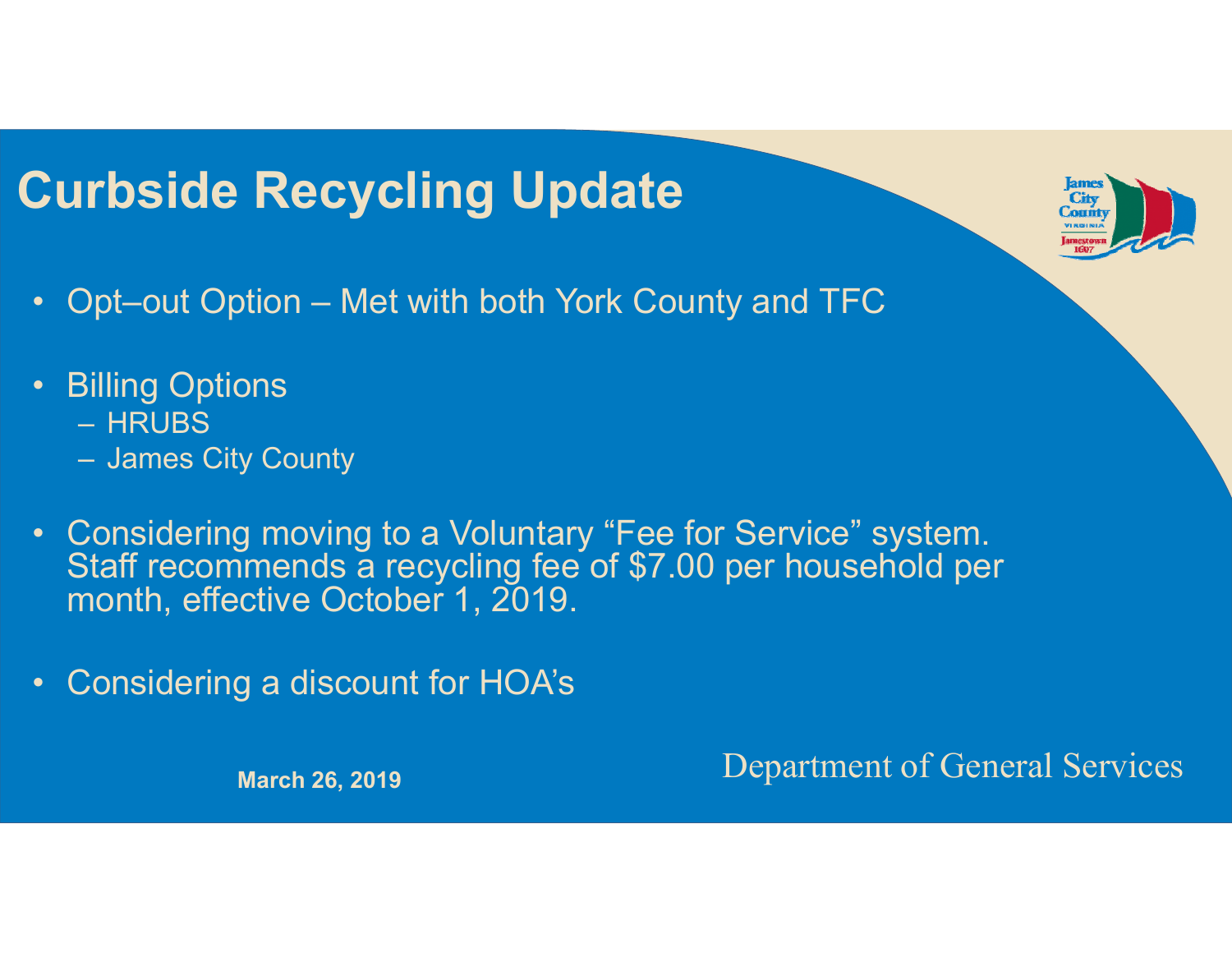

## **Questions?**

Department of General Services **March 26, 2019**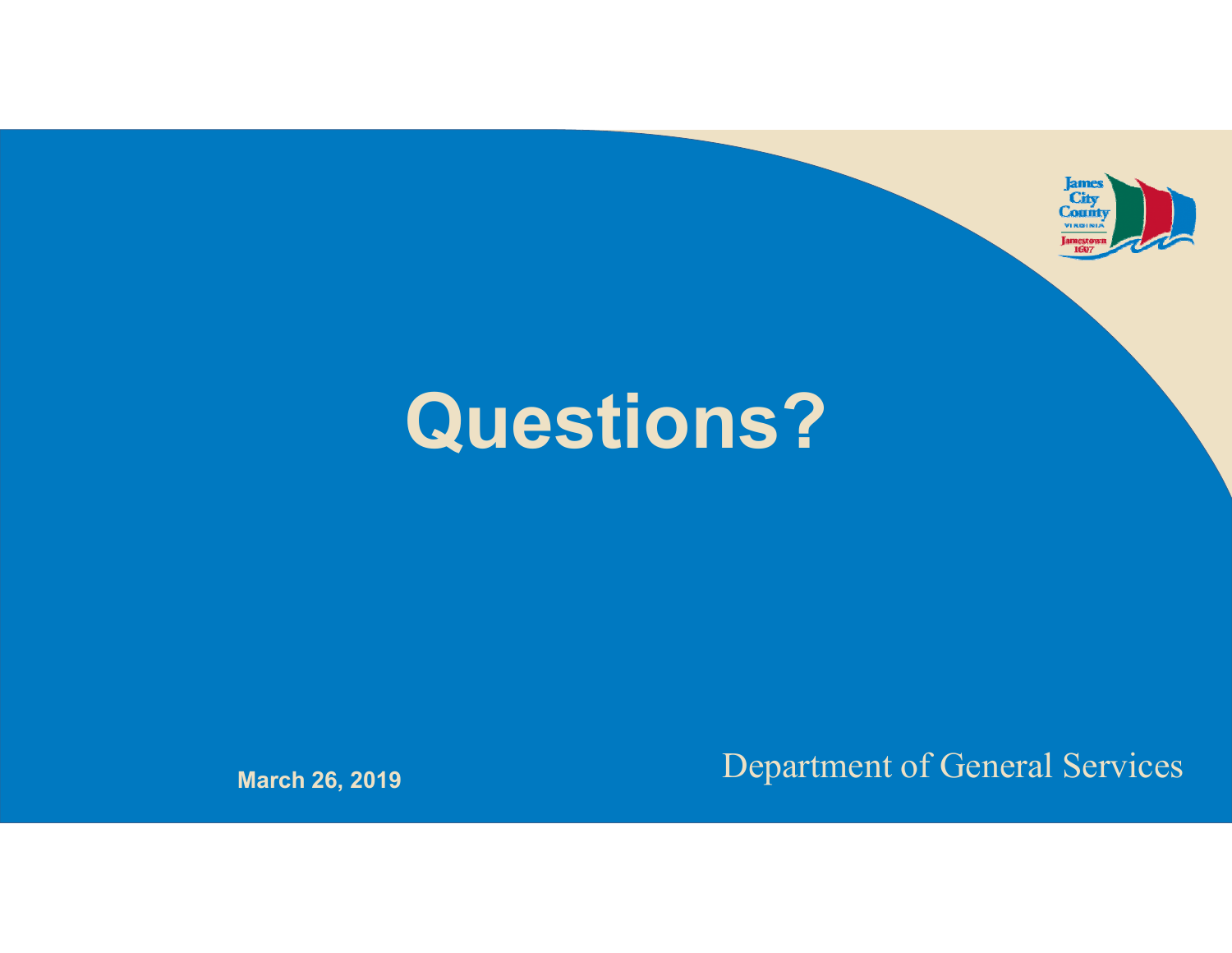DATE: 3/26/2019

TO: The Board of Supervisors

FROM: Scott Stevens, County Administrator

SUBJECT: Sandy Bay Shoal

#### **REVIEWERS:**

Department Reviewer Action Date

Board Secretary Fellows, Teresa Approved 3/26/2019 - 9:19 AM